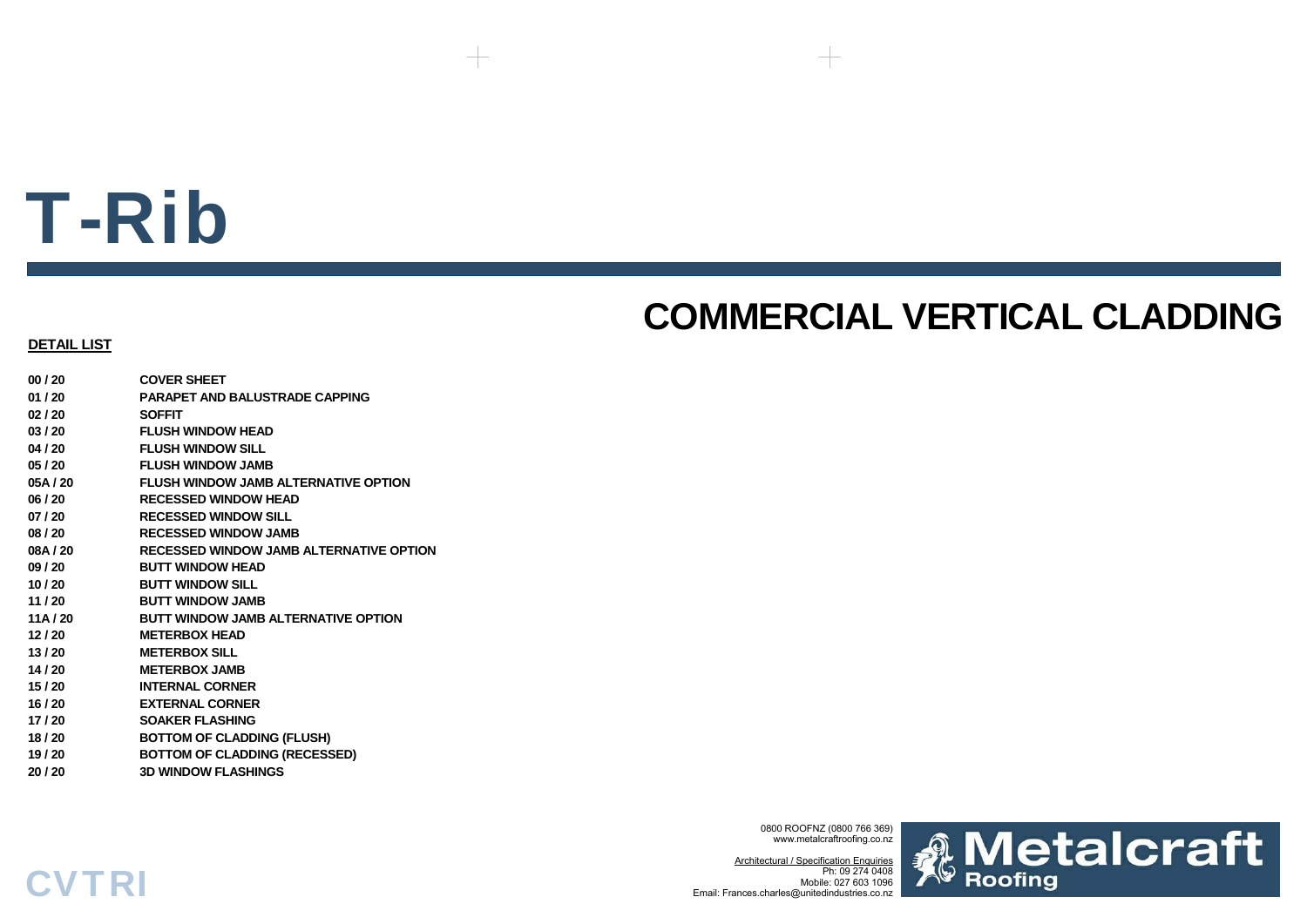

detailed as a single line for simplicity and is indicative only. Building paper type and method of installation should comply with underlay manufacturers recommendations and NZBC regulations.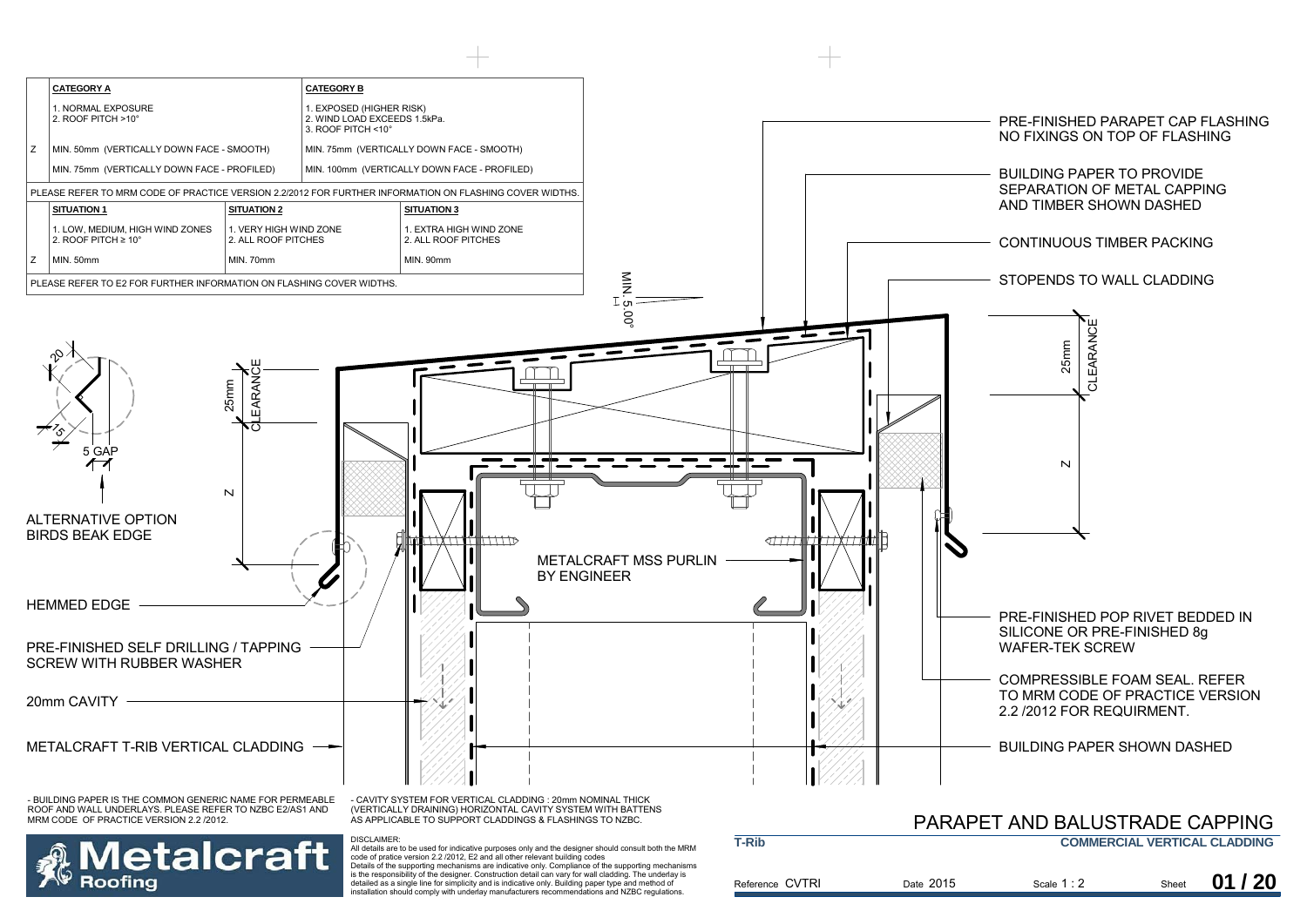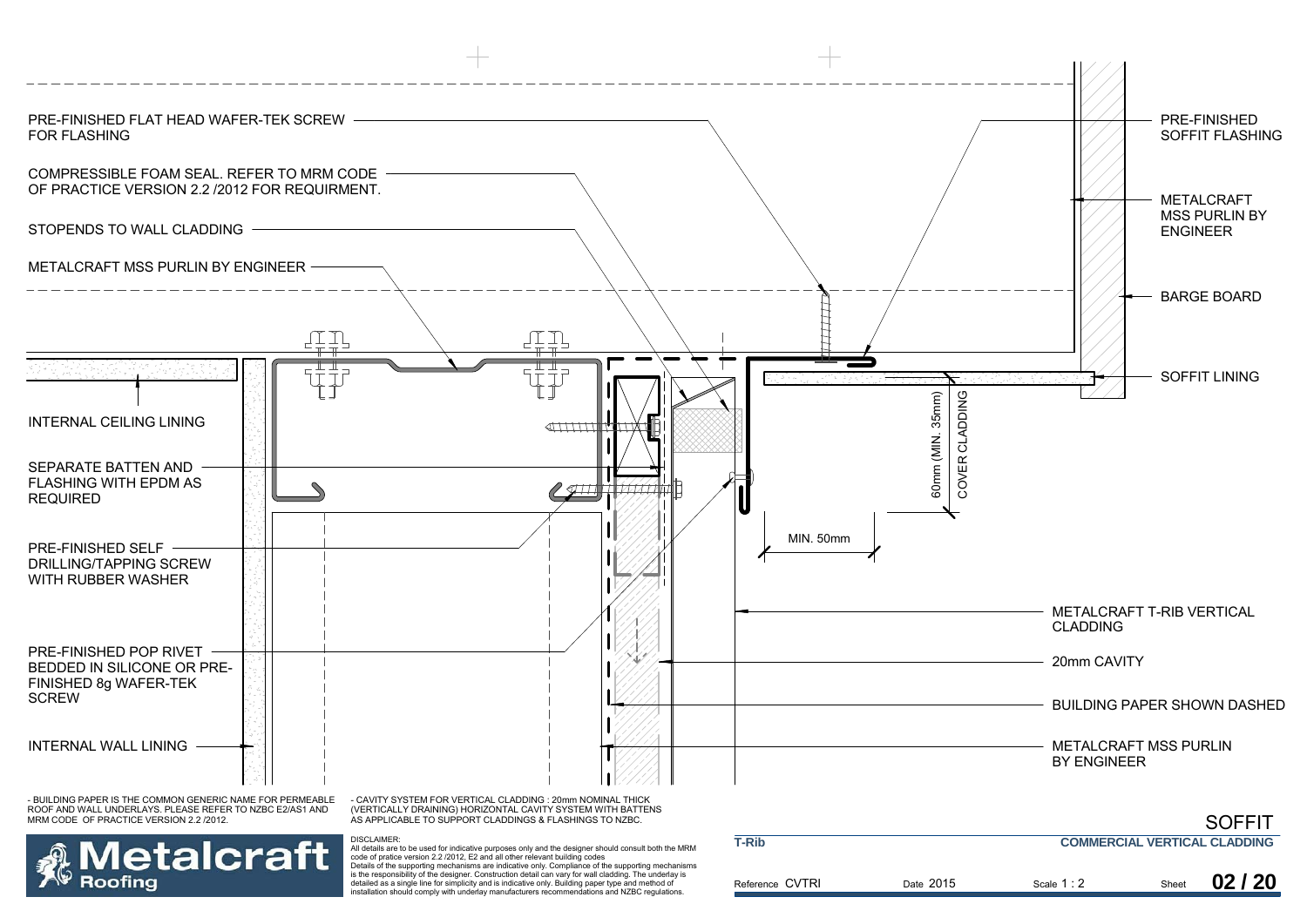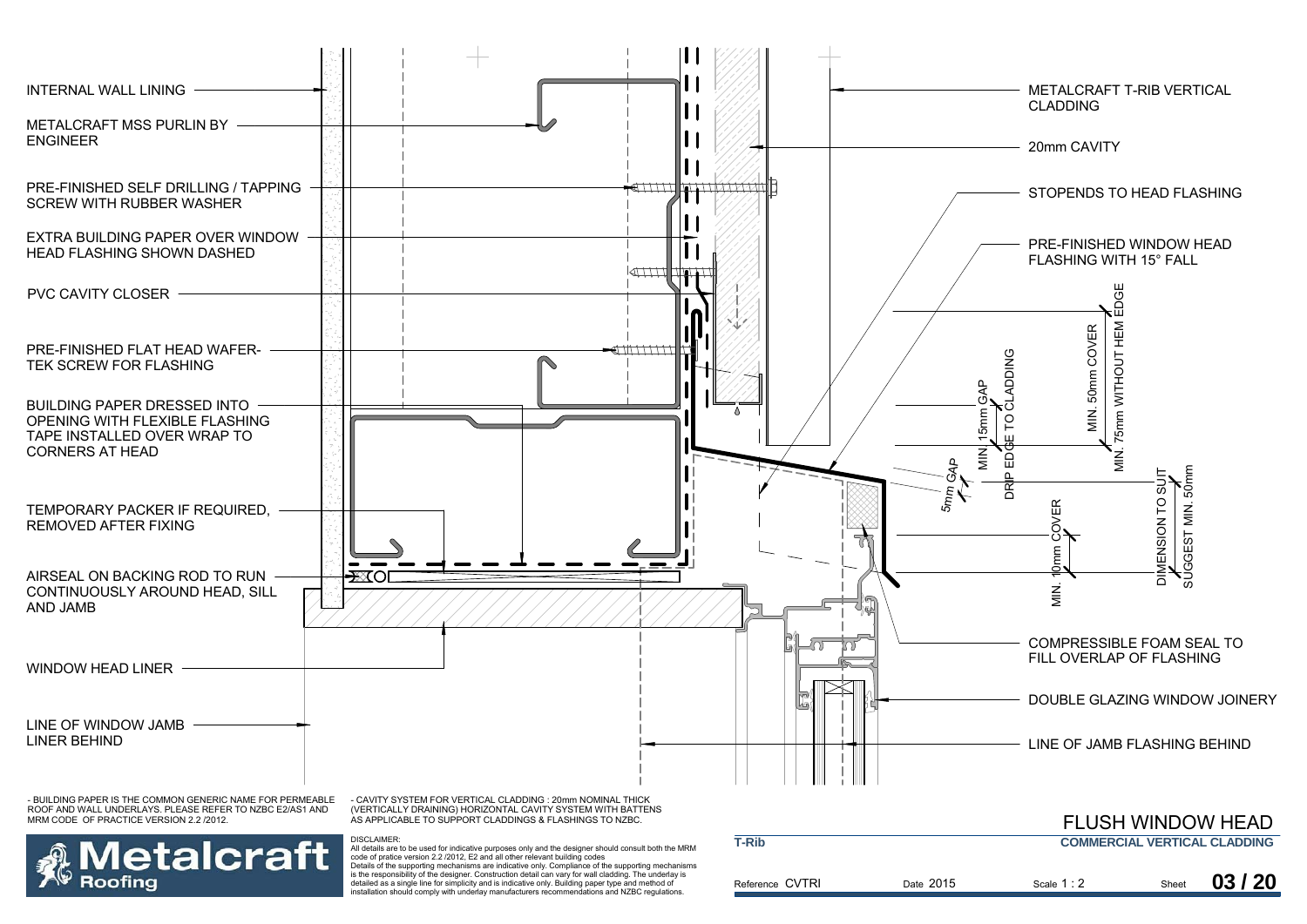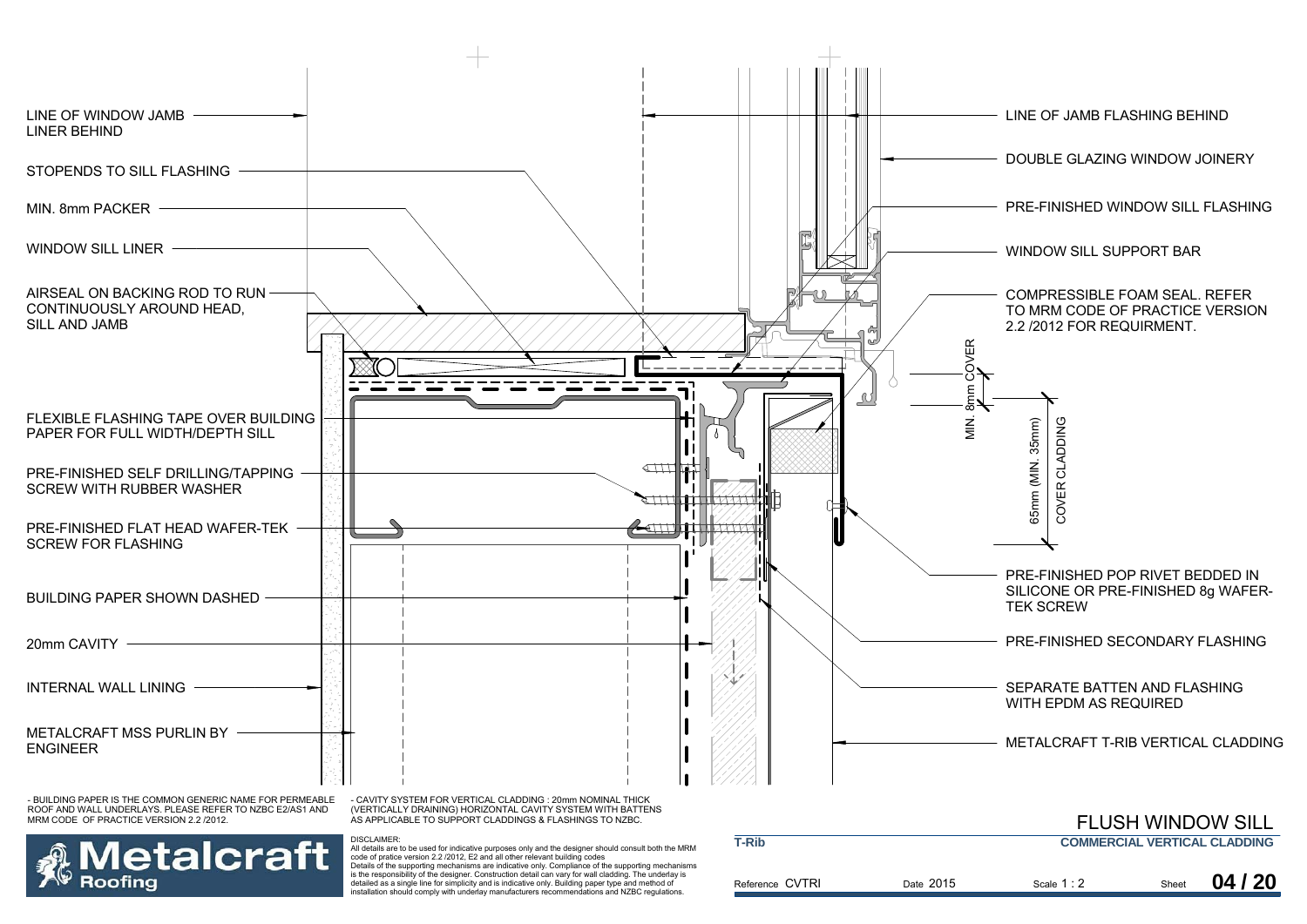

Reference CVTRI

Date 2015

Scale Sheet 1 : 2

is the responsibility of the designer. Construction detail can vary for wall cladding. The underlay is detailed as a single line for simplicity and is indicative only. Building paper type and method of installation should comply with underlay manufacturers recommendations and NZBC regulations.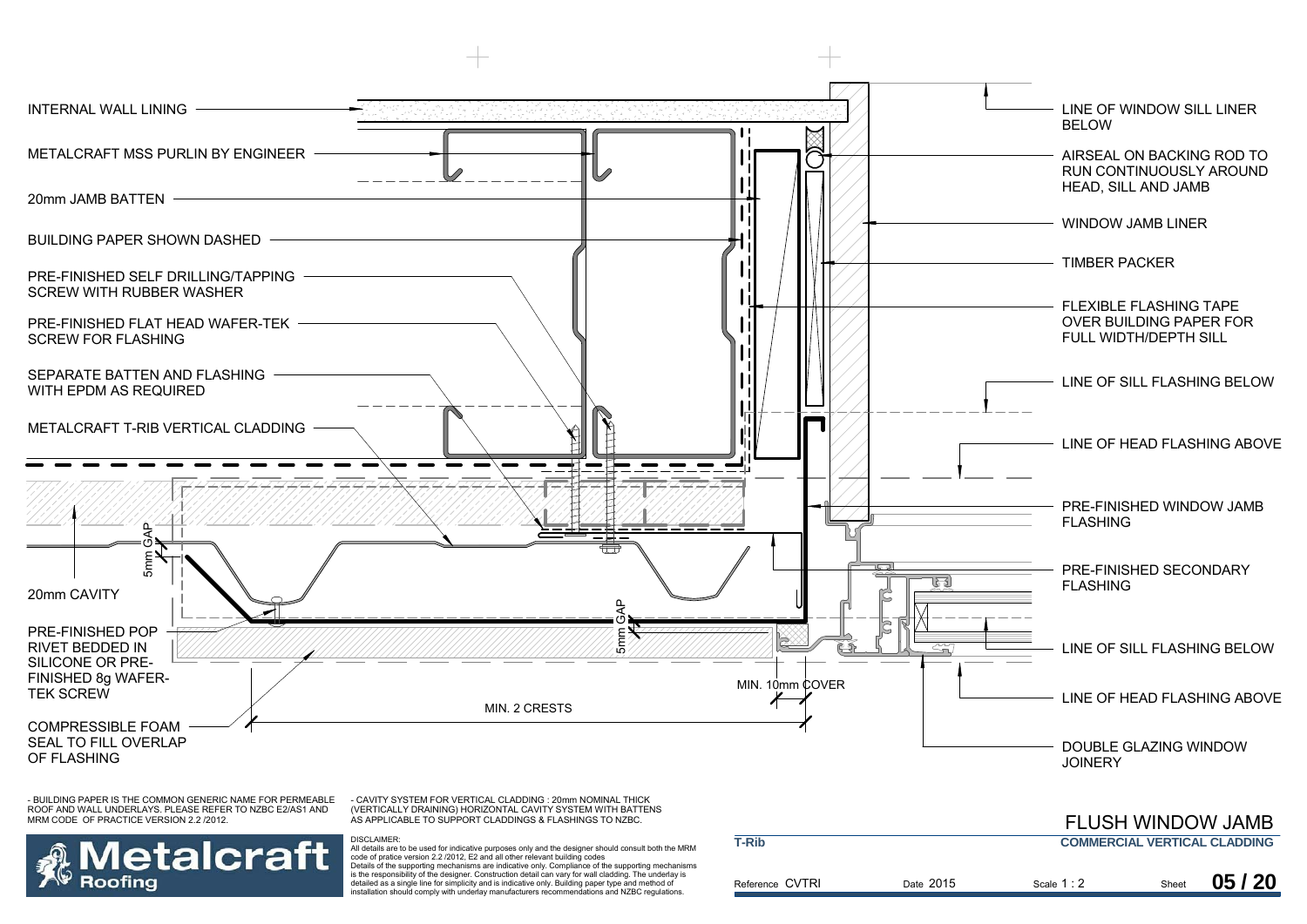

- CAVITY SYSTEM FOR VERTICAL CLADDING : 20mm NOMINAL THICK (VERTICALLY DRAINING) HORIZONTAL CAVITY SYSTEM WITH BATTENS AS APPLICABLE TO SUPPORT CLADDINGS & FLASHINGS TO NZBC.

DISCLAIMER:



 All details are to be used for indicative purposes only and the designer should consult both the MRM code of pratice version 2.2 /2012, E2 and all other relevant building codes Details of the supporting mechanisms are indicative only. Compliance of the supporting mechanisms is the responsibility of the designer. Construction detail can vary for wall cladding. The underlay is detailed as a single line for simplicity and is indicative only. Building paper type and method of installation should comply with underlay manufacturers recommendations and NZBC regulations.

### FLUSH WINDOW JAMB ALTERNATIVE OPTION

| T-Rib           |           |             | <b>COMMERCIAL VERTICAL CLADDING</b> |  |  |
|-----------------|-----------|-------------|-------------------------------------|--|--|
| Reference CVTRI | Date 2015 | Scale $1:2$ | Sheet 05A / 20                      |  |  |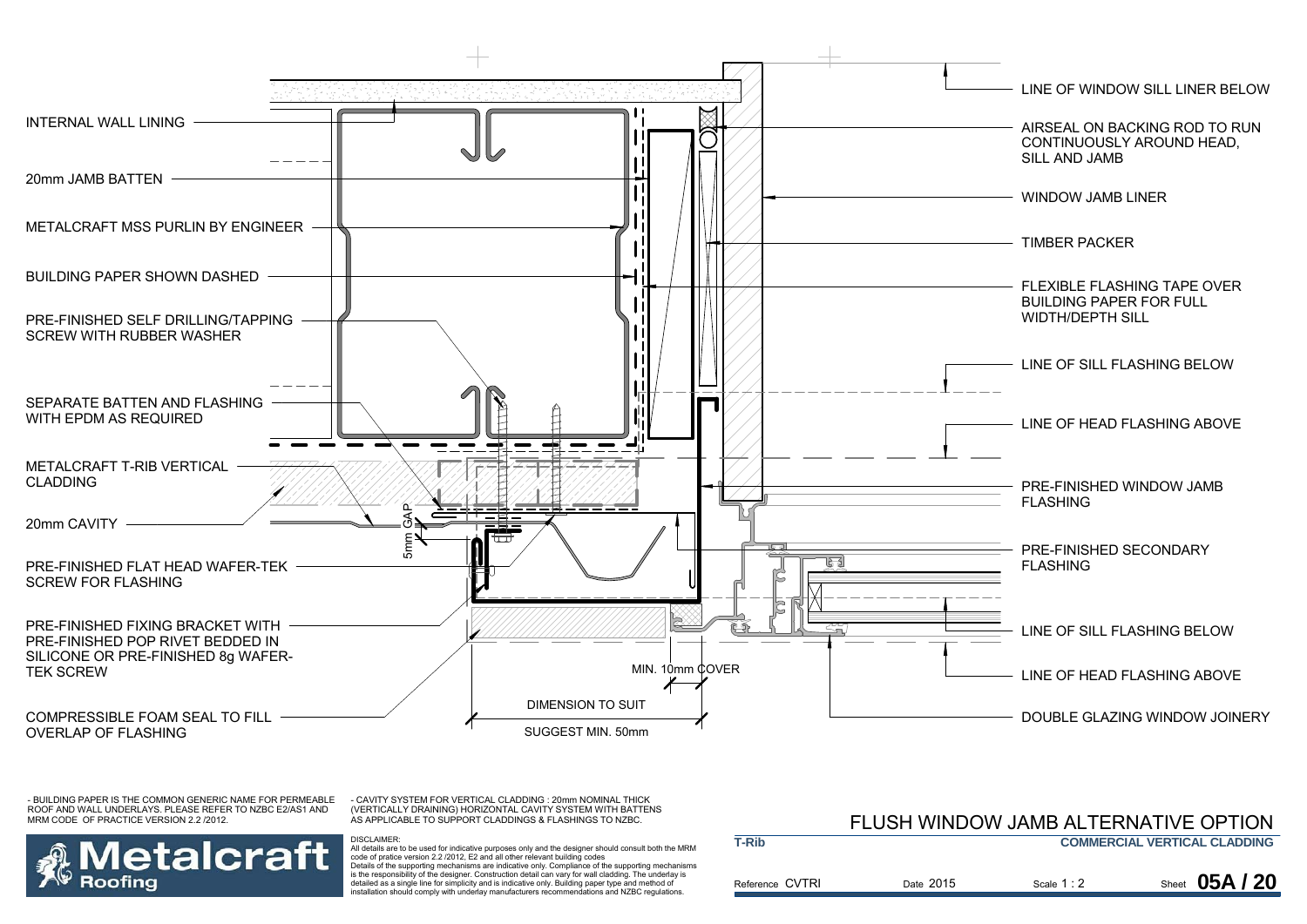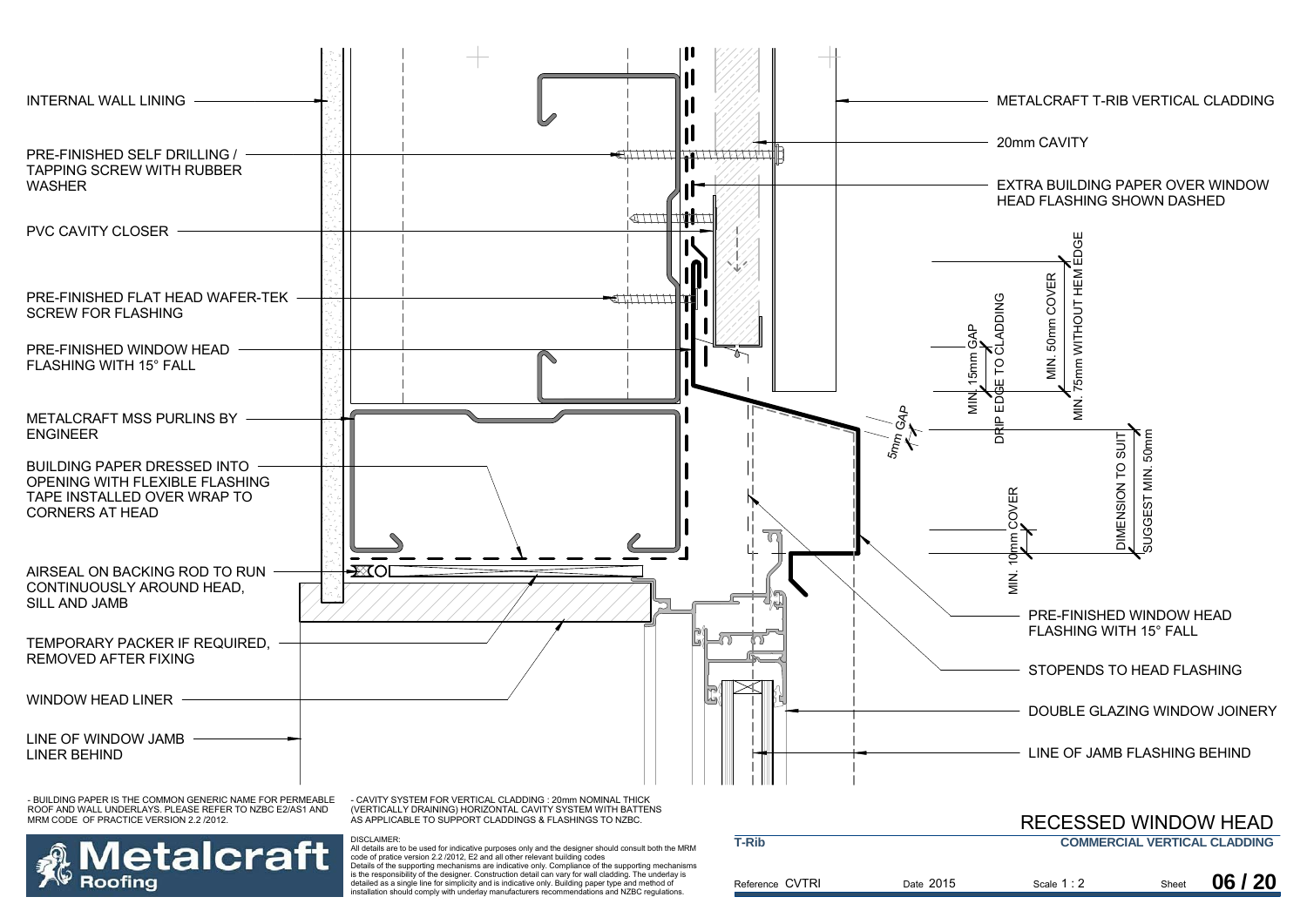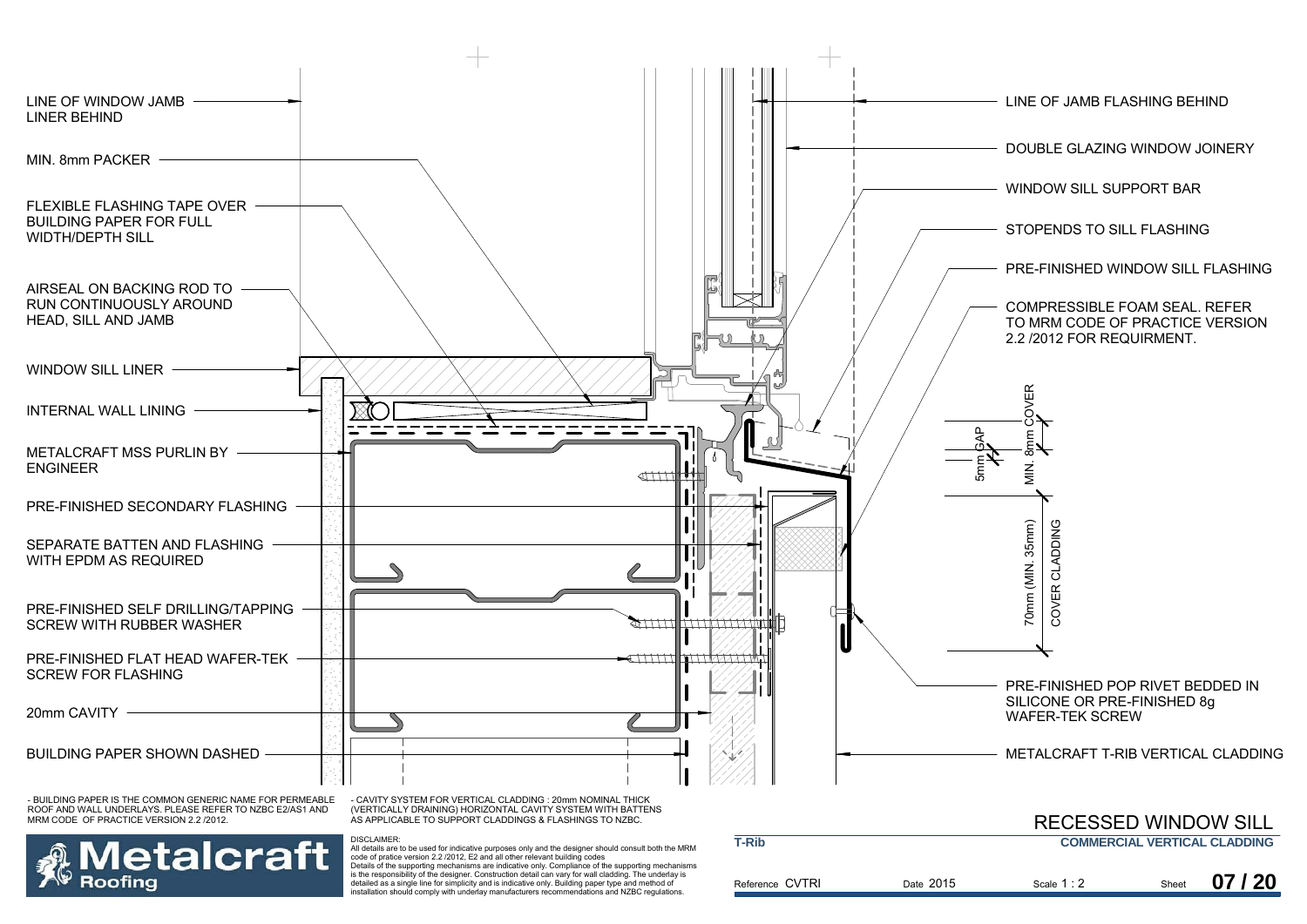

- CAVITY SYSTEM FOR VERTICAL CLADDING : 20mm NOMINAL THICK (VERTICALLY DRAINING) HORIZONTAL CAVITY SYSTEM WITH BATTENS AS APPLICABLE TO SUPPORT CLADDINGS & FLASHINGS TO NZBC.



DISCLAIMER:

 All details are to be used for indicative purposes only and the designer should consult both the MRM code of pratice version 2.2 /2012, E2 and all other relevant building codes Details of the supporting mechanisms are indicative only. Compliance of the supporting mechanisms is the responsibility of the designer. Construction detail can vary for wall cladding. The underlay is detailed as a single line for simplicity and is indicative only. Building paper type and method of installation should comply with underlay manufacturers recommendations and NZBC regulations.

|                 |           | <b>RECESSED WINDOW JAMB</b>         |       |       |
|-----------------|-----------|-------------------------------------|-------|-------|
| <b>T-Rib</b>    |           | <b>COMMERCIAL VERTICAL CLADDING</b> |       |       |
| Reference CVTRI | Date 2015 | Scale $1:2$                         | Sheet | 08/20 |
|                 |           |                                     |       |       |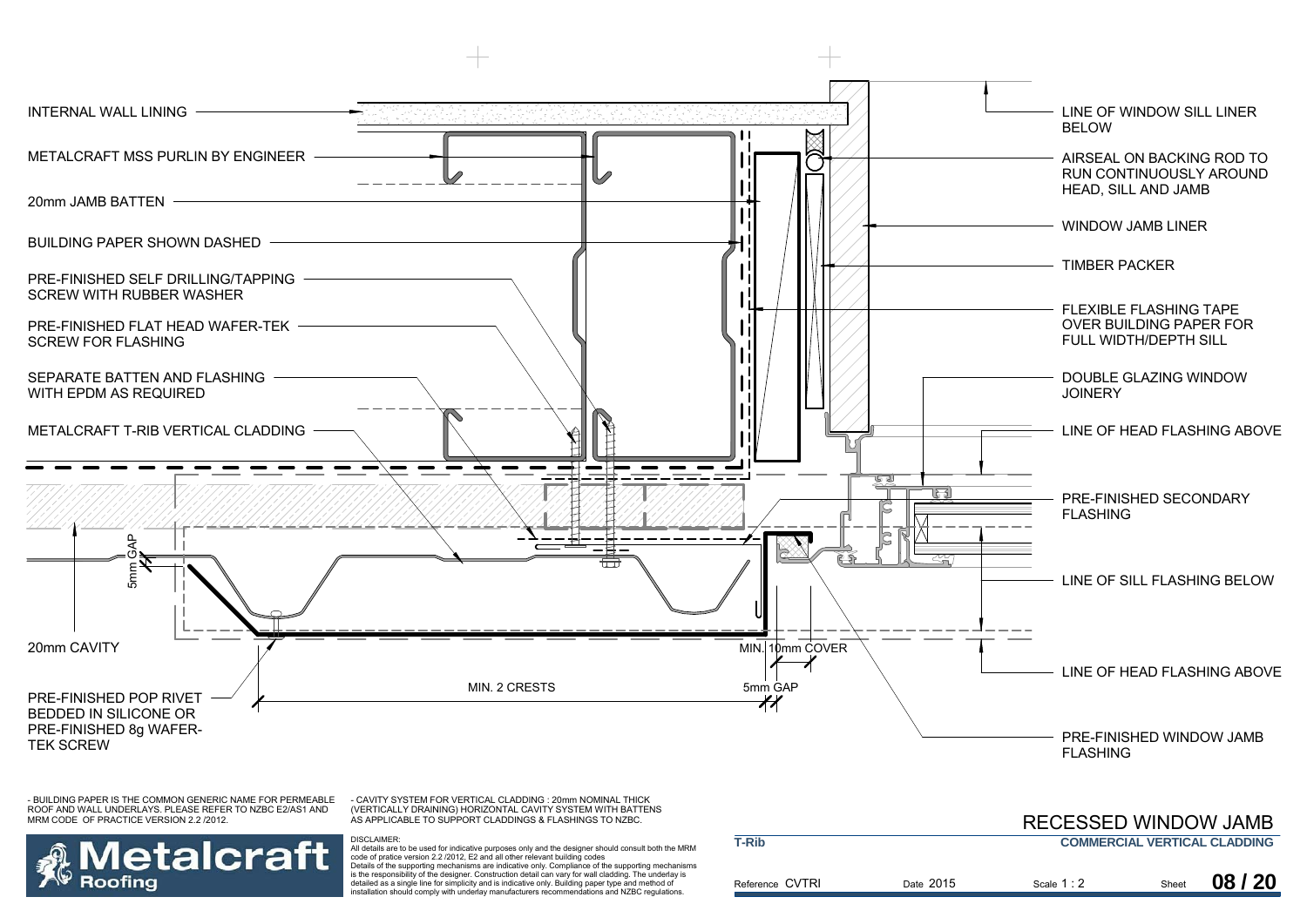

- CAVITY SYSTEM FOR VERTICAL CLADDING : 20mm NOMINAL THICK (VERTICALLY DRAINING) HORIZONTAL CAVITY SYSTEM WITH BATTENS AS APPLICABLE TO SUPPORT CLADDINGS & FLASHINGS TO NZBC.

DISCLAIMER:



 All details are to be used for indicative purposes only and the designer should consult both the MRM code of pratice version 2.2 /2012, E2 and all other relevant building codes Details of the supporting mechanisms are indicative only. Compliance of the supporting mechanisms is the responsibility of the designer. Construction detail can vary for wall cladding. The underlay is detailed as a single line for simplicity and is indicative only. Building paper type and method of installation should comply with underlay manufacturers recommendations and NZBC regulations.

#### RECESSED WINDOW JAMB ALTERNATIVE OPTION

| <b>T-Rib</b>    |           |             | <b>COMMERCIAL VERTICAL CLADDING</b> |
|-----------------|-----------|-------------|-------------------------------------|
| Reference CVTRI | Date 2015 | Scale $1:2$ | Sheet 08A / 20                      |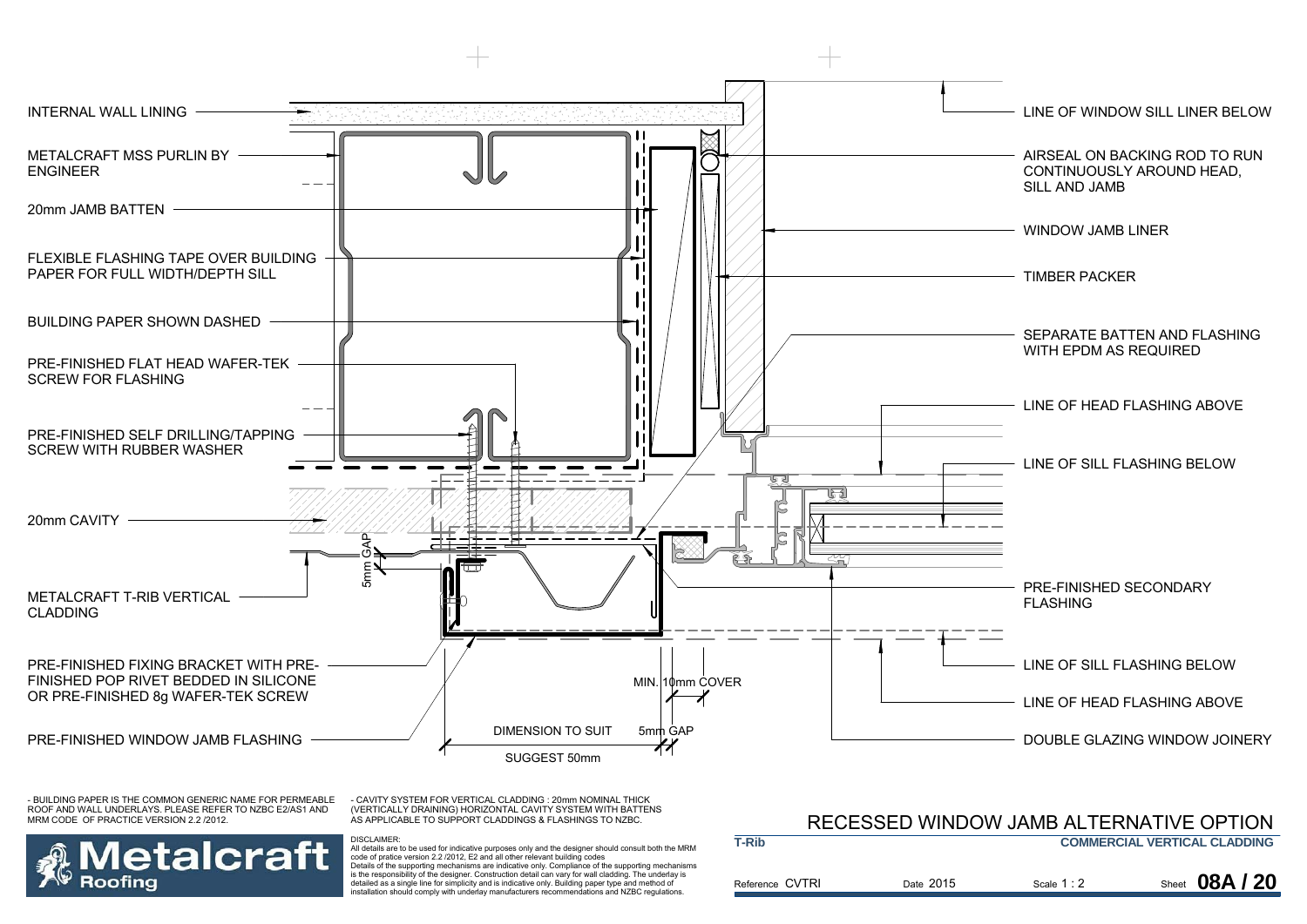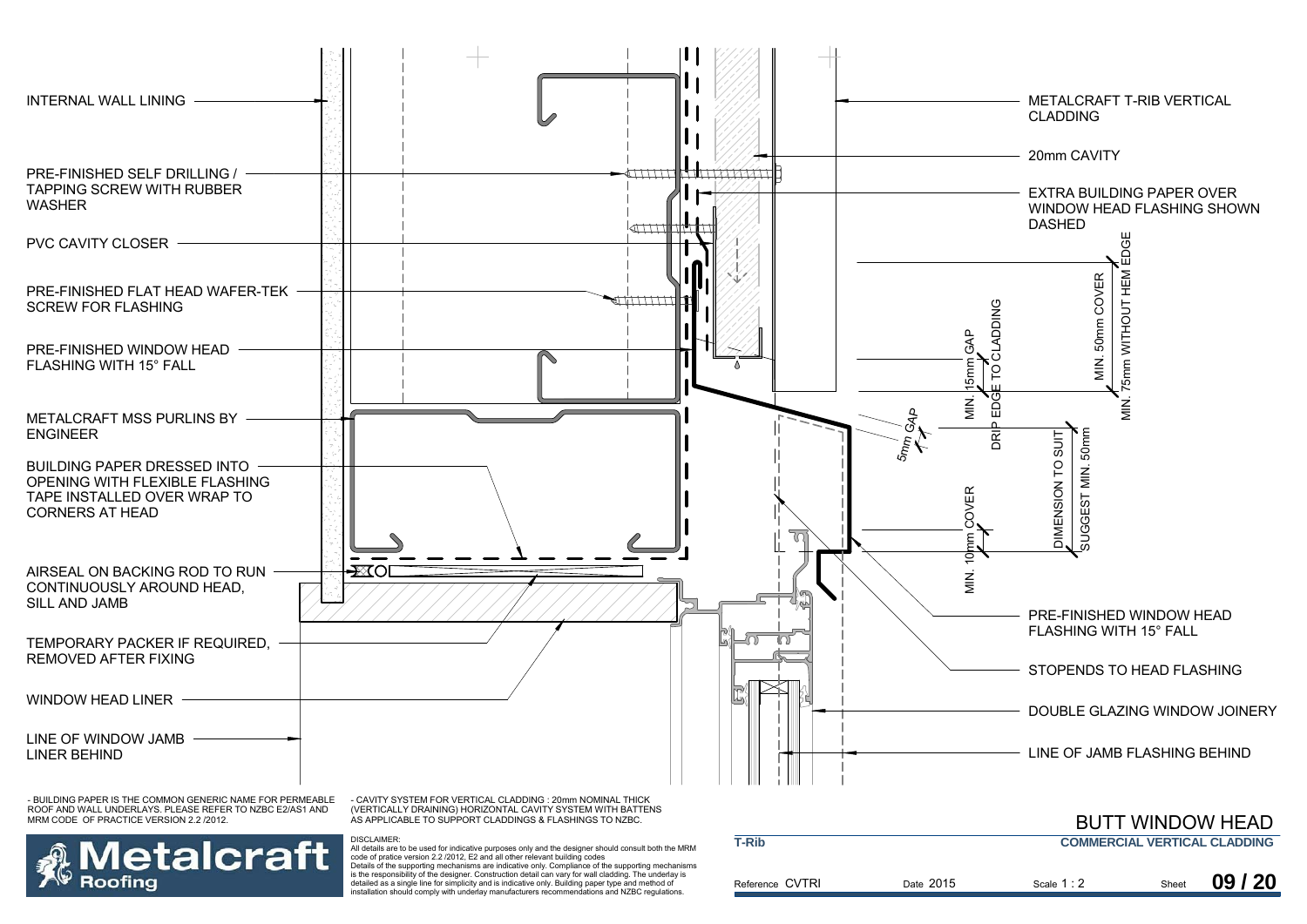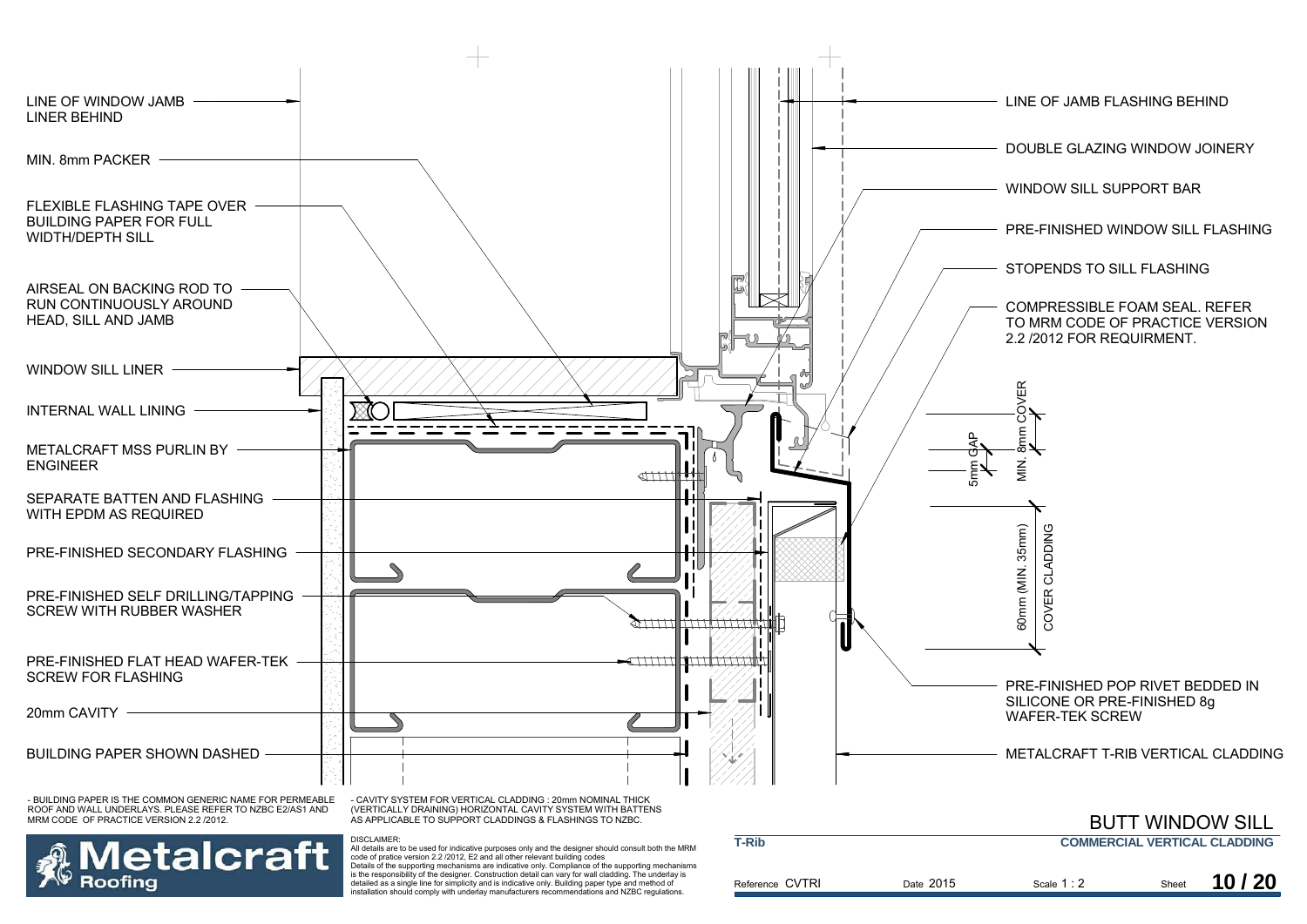

- CAVITY SYSTEM FOR VERTICAL CLADDING : 20mm NOMINAL THICK (VERTICALLY DRAINING) HORIZONTAL CAVITY SYSTEM WITH BATTENS AS APPLICABLE TO SUPPORT CLADDINGS & FLASHINGS TO NZBC.

DISCLAIMER:



 All details are to be used for indicative purposes only and the designer should consult both the MRM code of pratice version 2.2 /2012, E2 and all other relevant building codes Details of the supporting mechanisms are indicative only. Compliance of the supporting mechanisms is the responsibility of the designer. Construction detail can vary for wall cladding. The underlay is detailed as a single line for simplicity and is indicative only. Building paper type and method of installation should comply with underlay manufacturers recommendations and NZBC regulations.

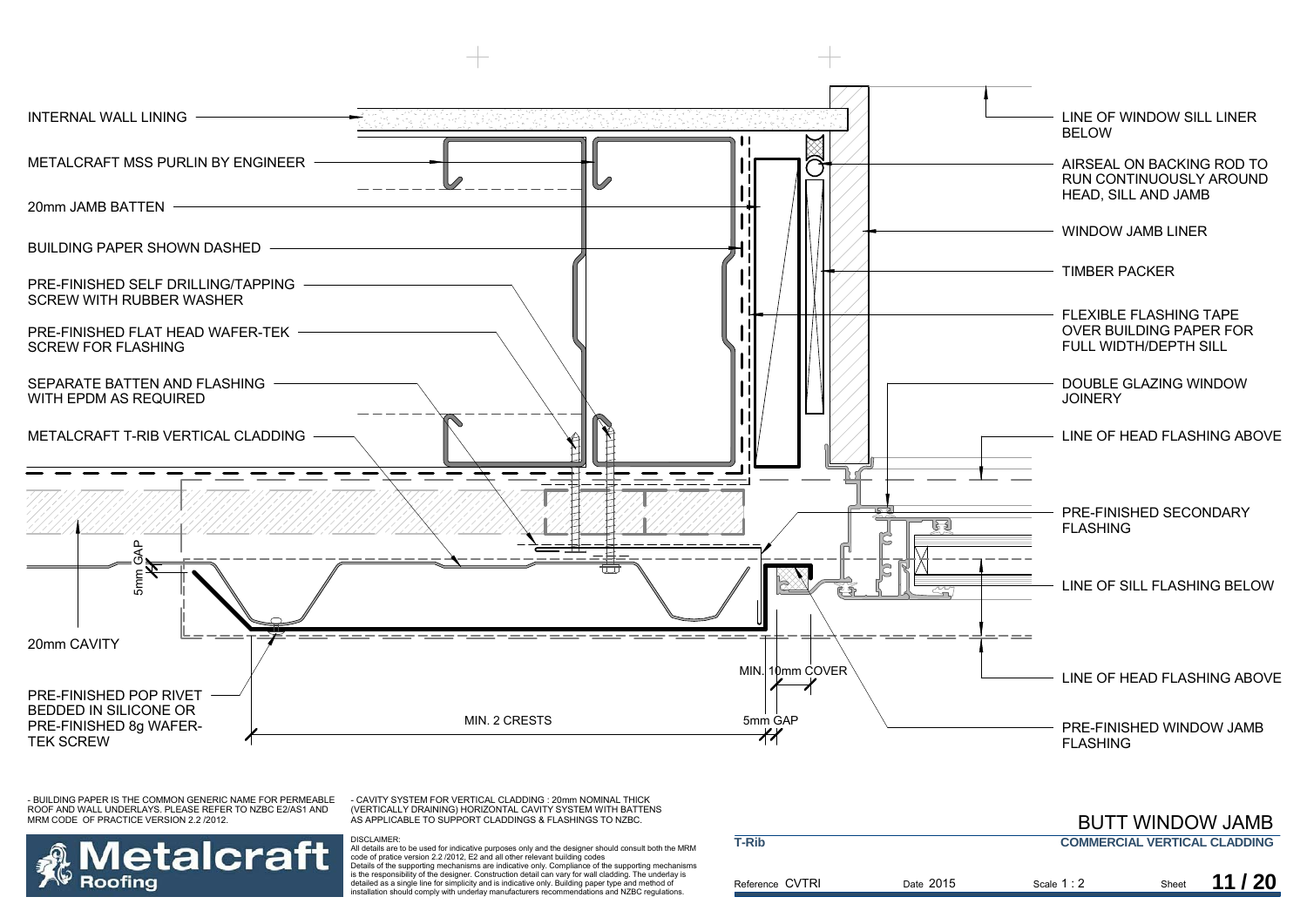

- CAVITY SYSTEM FOR VERTICAL CLADDING : 20mm NOMINAL THICK (VERTICALLY DRAINING) HORIZONTAL CAVITY SYSTEM WITH BATTENS AS APPLICABLE TO SUPPORT CLADDINGS & FLASHINGS TO NZBC.

DISCLAIMER:



 All details are to be used for indicative purposes only and the designer should consult both the MRM code of pratice version 2.2 /2012, E2 and all other relevant building codes Details of the supporting mechanisms are indicative only. Compliance of the supporting mechanisms is the responsibility of the designer. Construction detail can vary for wall cladding. The underlay is detailed as a single line for simplicity and is indicative only. Building paper type and method of installation should comply with underlay manufacturers recommendations and NZBC regulations.

#### BUTT WINDOW JAMB ALTERNATIVE OPTION

| <b>T-Rib</b>    |           |             | <b>COMMERCIAL VERTICAL CLADDING</b> |
|-----------------|-----------|-------------|-------------------------------------|
| Reference CVTRI | Date 2015 | Scale $1:2$ | Sheet 11A / 20                      |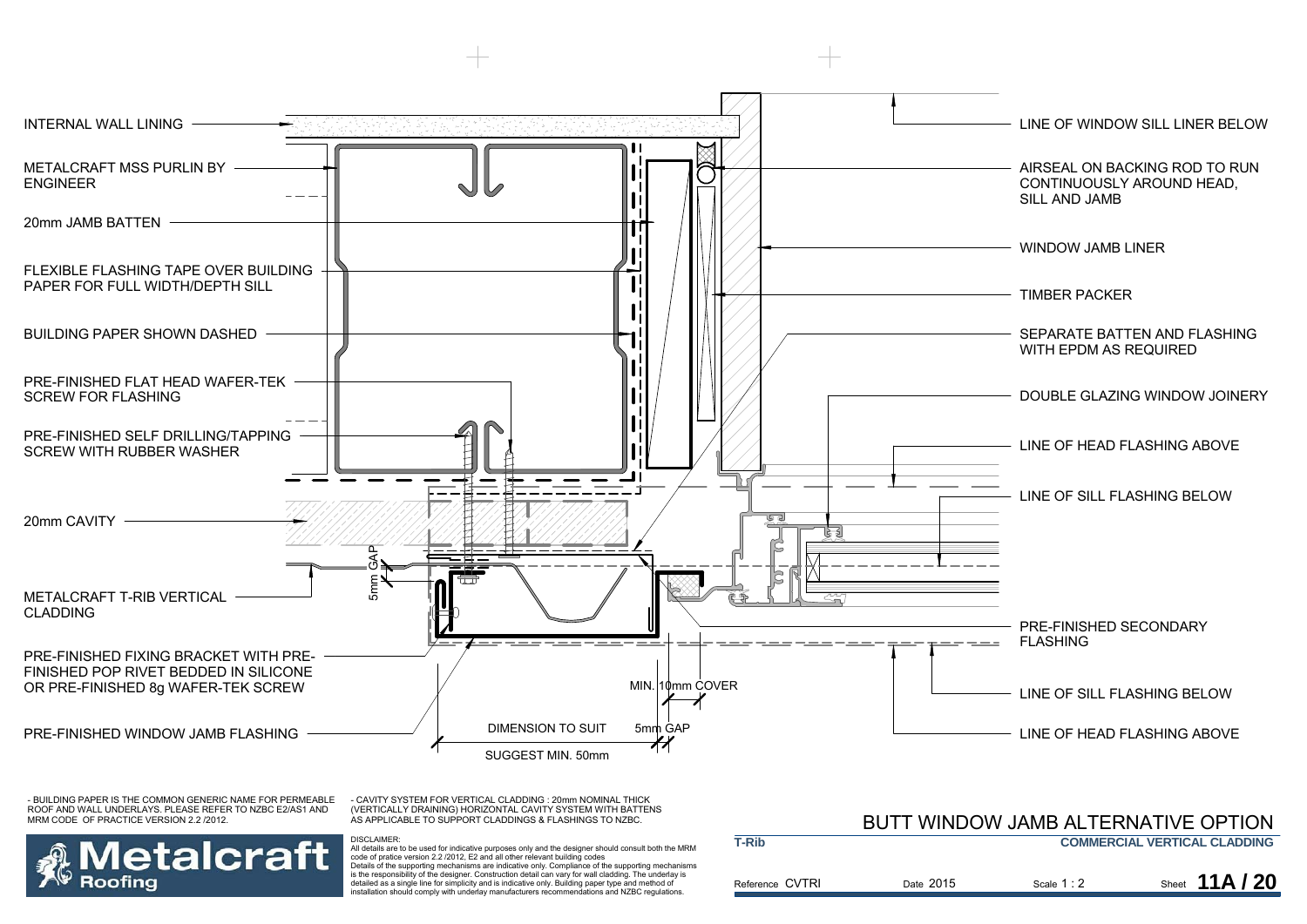

etalcraft Roofina

DISCLAIMER: All details are to be used for indicative purposes only and the designer should consult both the MRM code of pratice version 2.2 /2012, E2 and all other relevant building codes

Details of the supporting mechanisms are indicative only. Compliance of the supporting mechanisms is the responsibility of the designer. Construction detail can vary for wall cladding. The underlay is detailed as a single line for simplicity and is indicative only. Building paper type and method of installation should comply with underlay manufacturers recommendations and NZBC regulations.

|                 |           | <b>METERBOX HEAD</b>                |       |       |
|-----------------|-----------|-------------------------------------|-------|-------|
| <b>T-Rib</b>    |           | <b>COMMERCIAL VERTICAL CLADDING</b> |       |       |
| Reference CVTRI | Date 2015 | Scale 1 : 2                         | Sheet | 12/20 |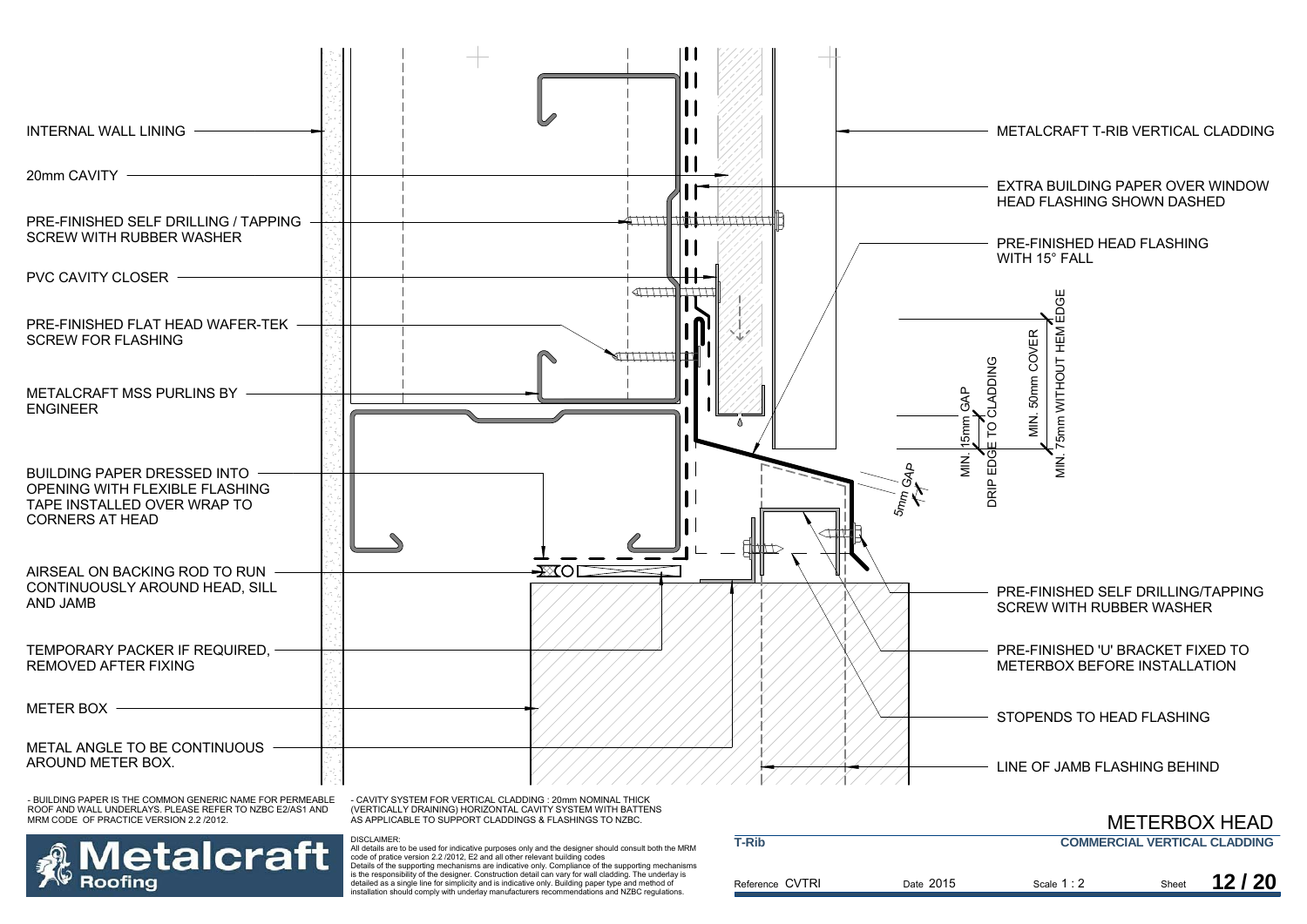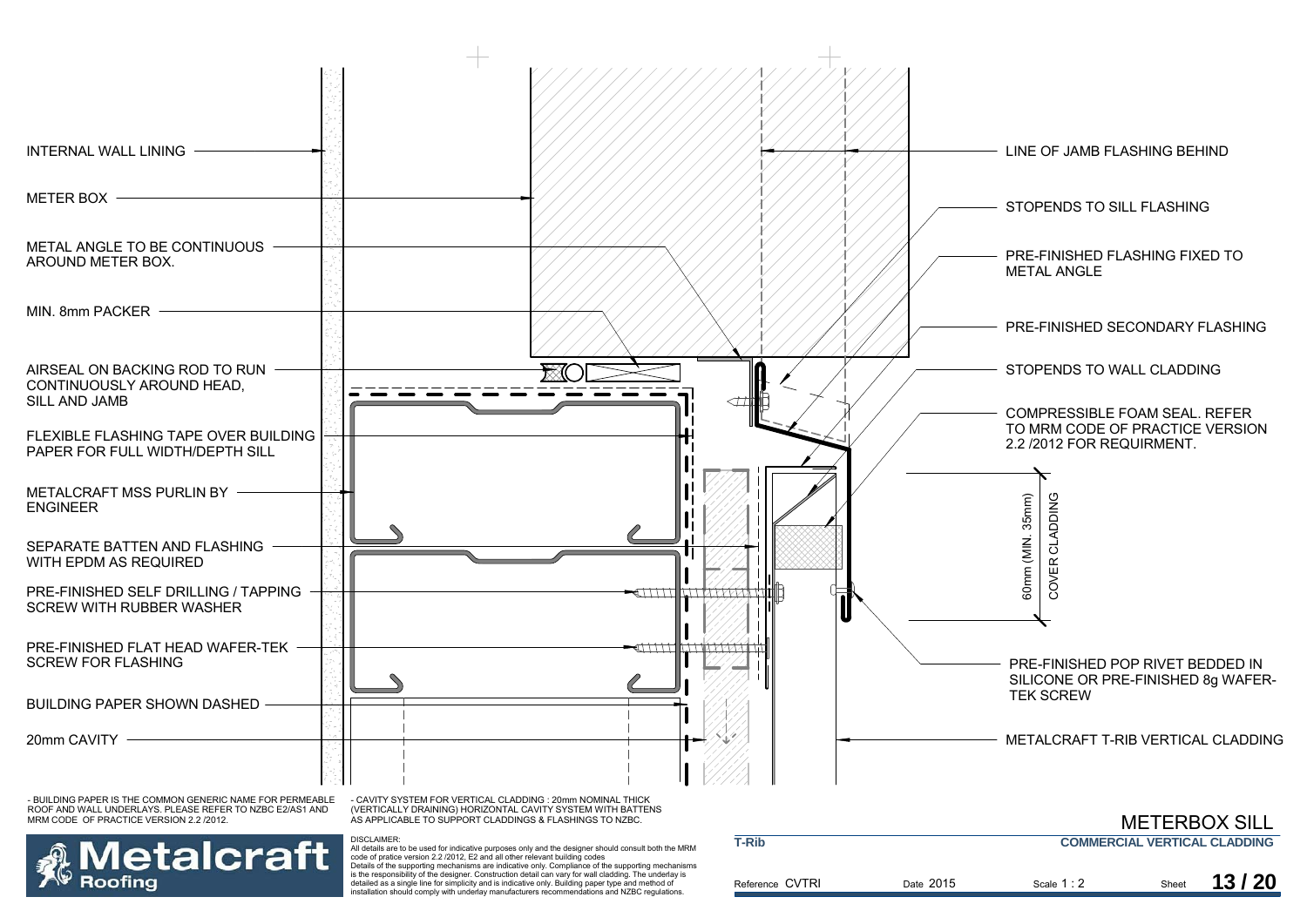

- CAVITY SYSTEM FOR VERTICAL CLADDING : 20mm NOMINAL THICK (VERTICALLY DRAINING) HORIZONTAL CAVITY SYSTEM WITH BATTENS AS APPLICABLE TO SUPPORT CLADDINGS & FLASHINGS TO NZBC.



DISCLAIMER: All details are to be used for indicative purposes only and the designer should consult both the MRM code of pratice version 2.2 /2012, E2 and all other relevant building codes Details of the supporting mechanisms are indicative only. Compliance of the supporting mechanisms

is the responsibility of the designer. Construction detail can vary for wall cladding. The underlay is detailed as a single line for simplicity and is indicative only. Building paper type and method of installation should comply with underlay manufacturers recommendations and NZBC regulations.

|                 |           |             |       | <b>METERBOX JAMB</b>                |
|-----------------|-----------|-------------|-------|-------------------------------------|
| <b>T-Rib</b>    |           |             |       | <b>COMMERCIAL VERTICAL CLADDING</b> |
| Reference CVTRI | Date 2015 | Scale $1:2$ | Sheet | 14/20                               |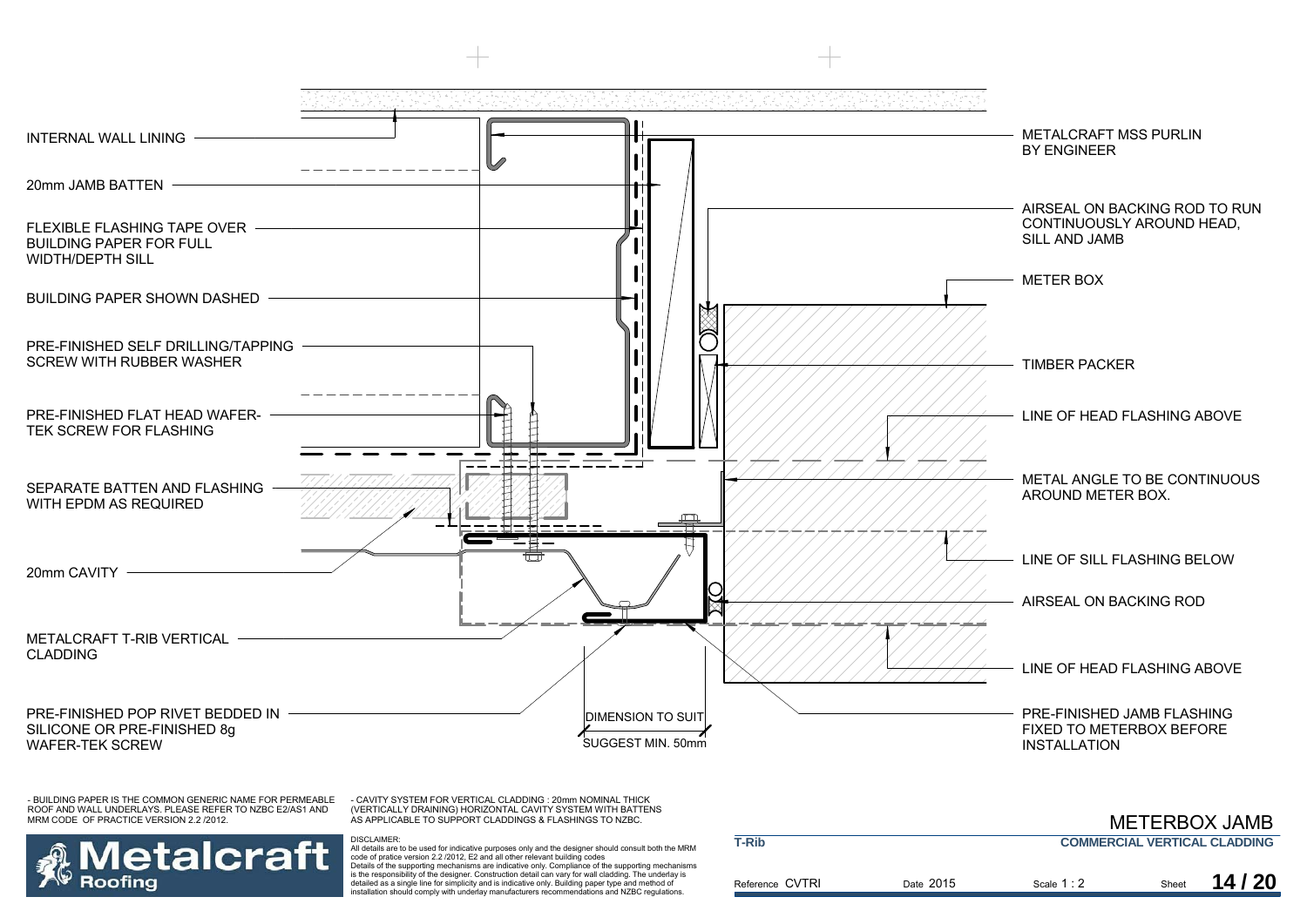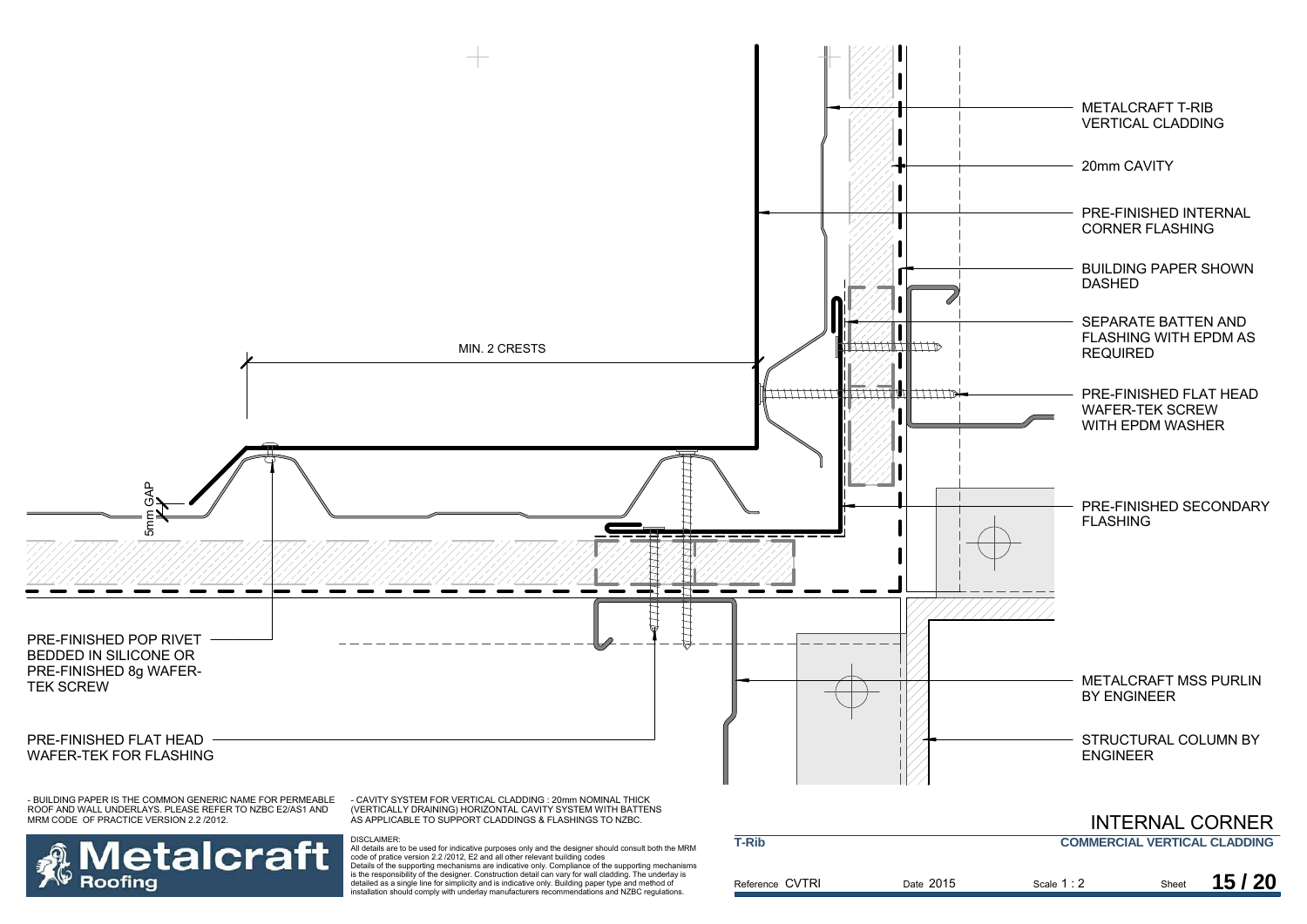

Reference CVTRI

Date 2015

Scale Sheet 1 : 2

2 Sheet **16/20** 

**letalcraft** Roofina

DISCLAIMER:<br>All details are to be used for indicative purposes only and the designer should consult both the MRM<br>code of pratice version 2.2 /2012, E2 and all other relevant building codes Details of the supporting mechanisms are indicative only. Compliance of the supporting mechanisms is the responsibility of the designer. Construction detail can vary for wall cladding. The underlay is detailed as a single line for simplicity and is indicative only. Building paper type and method of installation should comply with underlay manufacturers recommendations and NZBC regulations.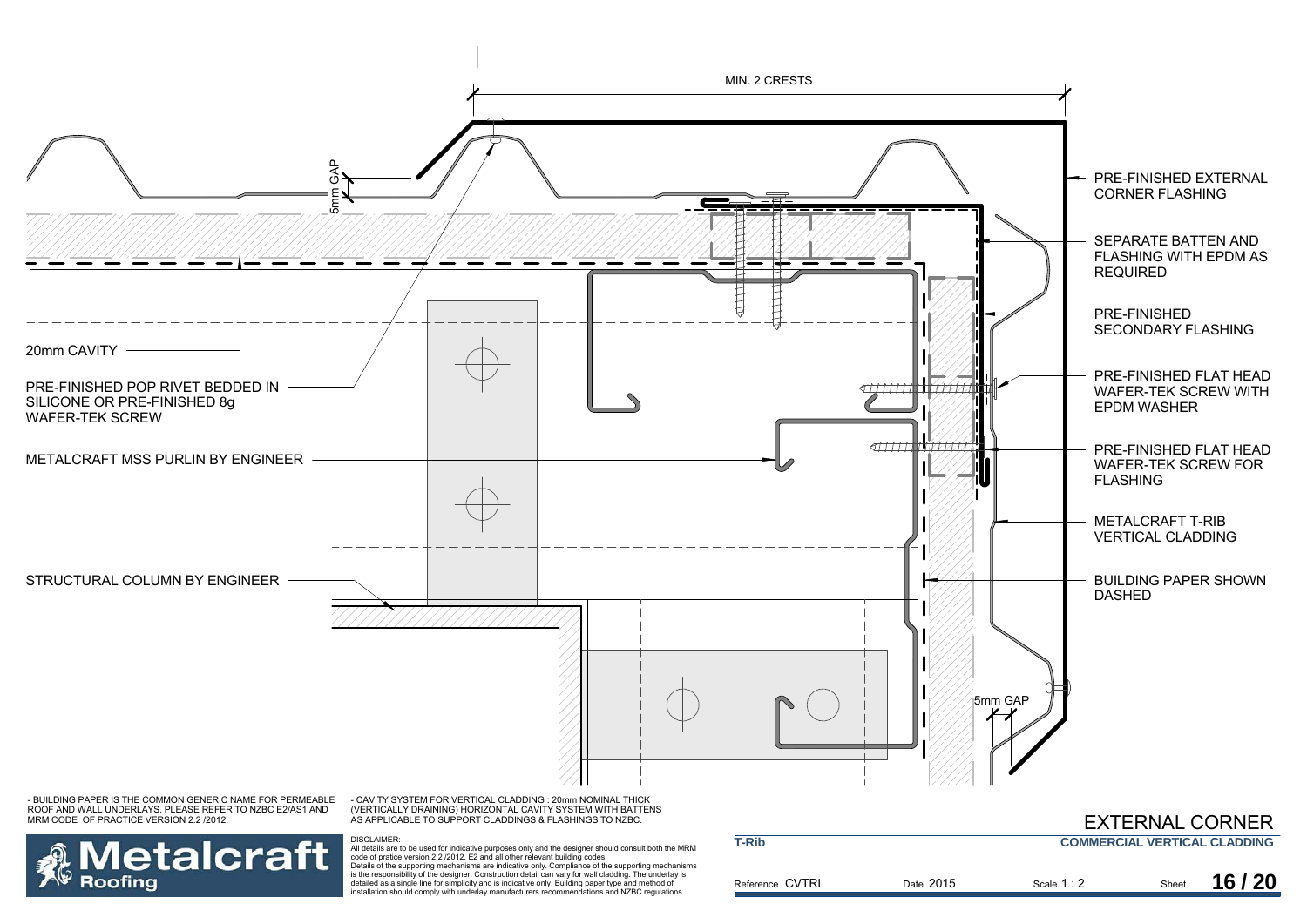

- CAVITY SYSTEM FOR VERTICAL CLADDING : 20mm NOMINAL THICK (VERTICALLY DRAINING) HORIZONTAL CAVITY SYSTEM WITH BATTENS AS APPLICABLE TO SUPPORT CLADDINGS & FLASHINGS TO NZBC.



DISCLAIMER:<br>All details are to be used for indicative purposes only and the designer should consult both the MRM<br>code of pratice version 2.2 /2012, E2 and all other relevant building codes Details of the supporting mechanisms are indicative only. Compliance of the supporting mechanisms is the responsibility of the designer. Construction detail can vary for wall cladding. The underlay is detailed as a single line for simplicity and is indicative only. Building paper type and method of installation should comply with underlay manufacturers recommendations and NZBC regulations.

|                 |           | <b>SOAKER FLASHING</b>              |       |       |
|-----------------|-----------|-------------------------------------|-------|-------|
| <b>T-Rib</b>    |           | <b>COMMERCIAL VERTICAL CLADDING</b> |       |       |
| Reference CVTRI | Date 2015 | Scale $1:2$                         | Sheet | 17/20 |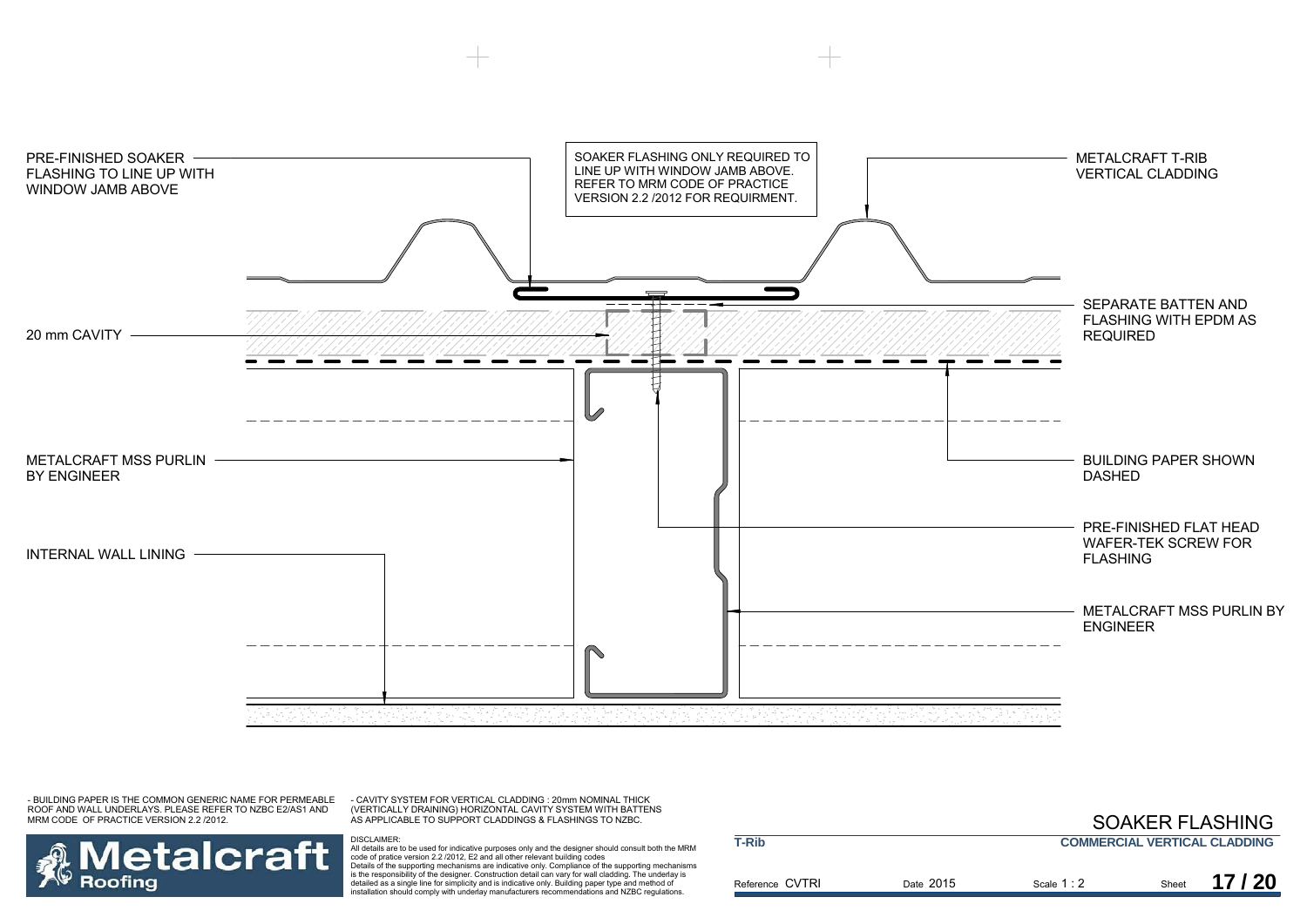

Reference CVTRI

is the responsibility of the designer. Construction detail can vary for wall cladding. The underlay is detailed as a single line for simplicity and is indicative only. Building paper type and method of installation should comply with underlay manufacturers recommendations and NZBC regulations.

**Roofing** 

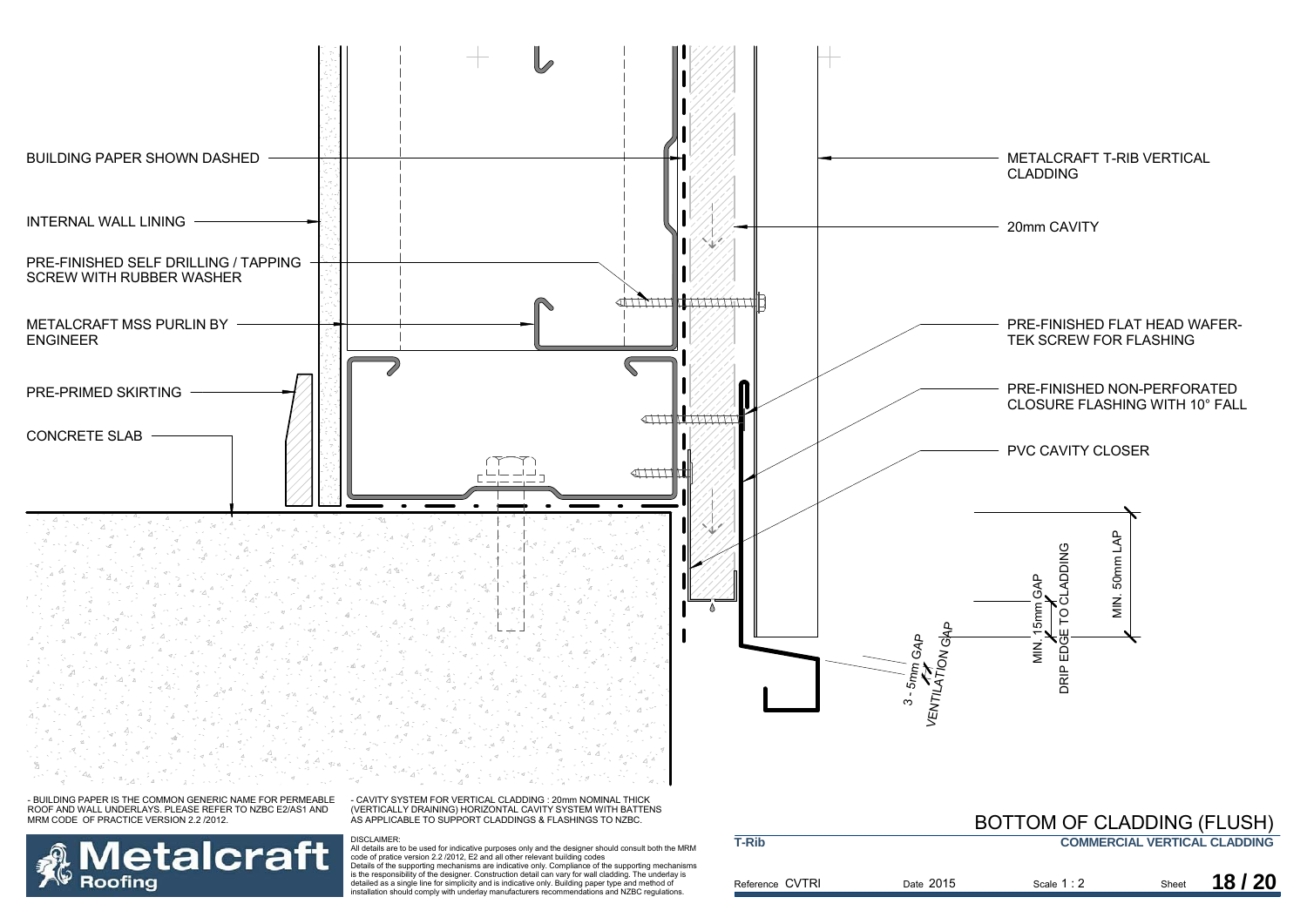